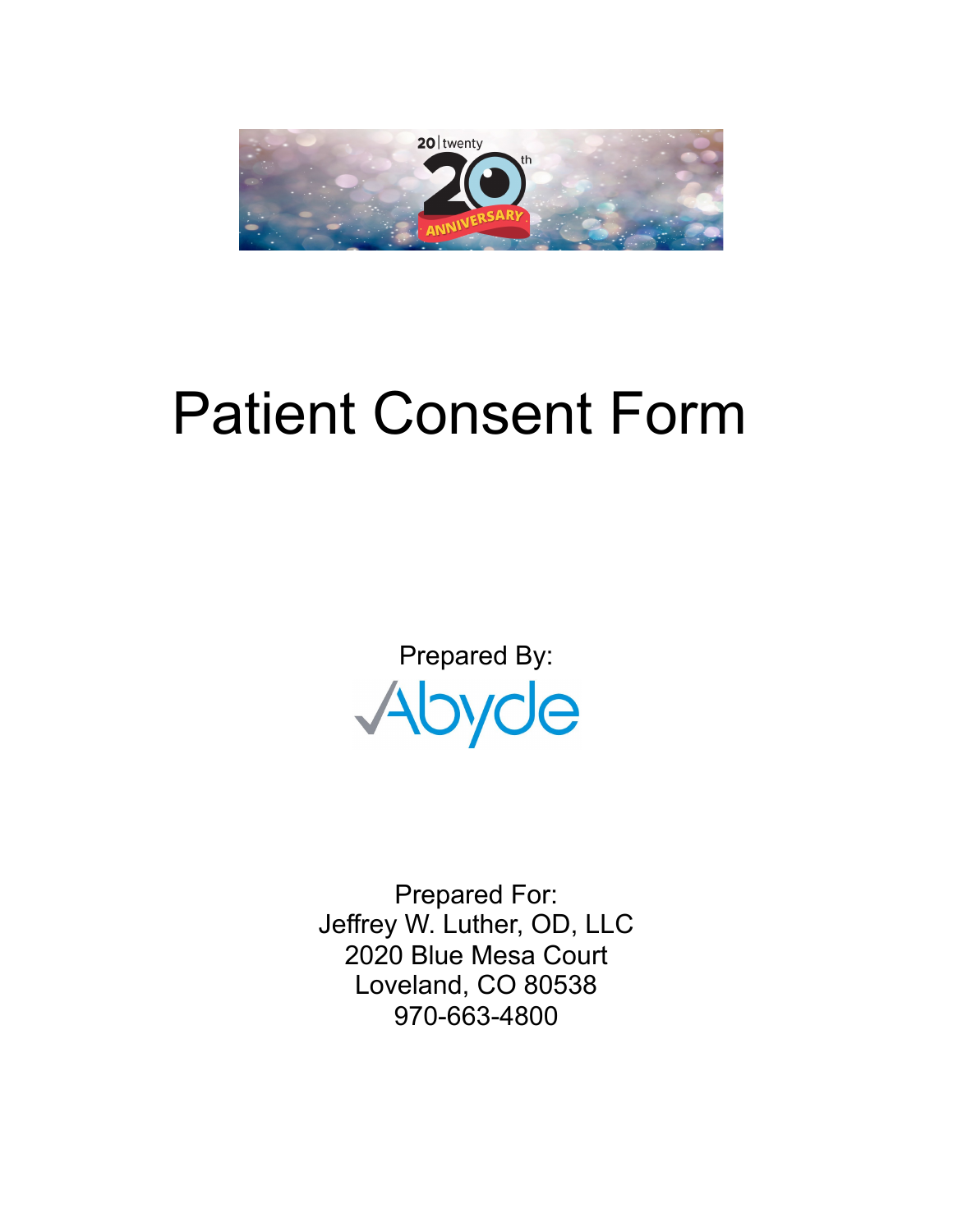# **HIPAA AUTHORIZATION FOR USE OR DISCLOSURE OF HEALTH INFORMATION**

### **Jeffrey W. Luther, OD, LLC**

#### **970-663-4800**

HIPAA Compliance Officer - Jeffrey Luther

Our Notice of Privacy Practices provides information about how we may use and disclose your protected health information and when we need your written authorization to do so. This form is for use when such authorization is required and complies with the Health Insurance Portability and Accountability Act of 1996 (HIPAA) Privacy Standards.

Name of Patient (print):  $\blacksquare$ 

Date of Birth: **with** and the set of  $\mathbf{D}$  and  $\mathbf{D}$  and  $\mathbf{D}$  and  $\mathbf{D}$  and  $\mathbf{D}$  and  $\mathbf{D}$  and  $\mathbf{D}$  and  $\mathbf{D}$  and  $\mathbf{D}$  and  $\mathbf{D}$  and  $\mathbf{D}$  and  $\mathbf{D}$  and  $\mathbf{D}$  and  $\mathbf{D}$  and  $\math$ 

SSN: \_\_\_\_\_\_\_\_\_\_\_\_\_\_\_\_\_\_\_\_\_\_\_\_\_\_\_\_\_\_

# **I. My Authorization**

I authorize the following using or disclosing party:

#### **Jeffrey W. Luther, OD, LLC**

to use or disclose the following health information.

 $\Box$  All of my health information

 $\Box$  My health information relating to the following treatment or condition:

\_\_\_\_\_\_\_\_\_\_\_\_\_\_\_\_\_\_\_\_\_\_\_\_\_\_\_\_\_\_\_\_\_\_\_\_\_\_\_\_\_\_\_\_\_\_\_\_\_\_\_\_\_\_\_

 $\Box$  My health information covering the period of healthcare from:

Date: \_\_\_\_\_\_\_\_\_\_\_\_\_\_\_\_\_\_\_ To Date: \_\_\_\_\_\_\_\_\_\_\_\_\_\_\_\_\_\_\_

Prepared for: The pared for. 2<br>Jeffrey W. Luther, OD, LLC 2

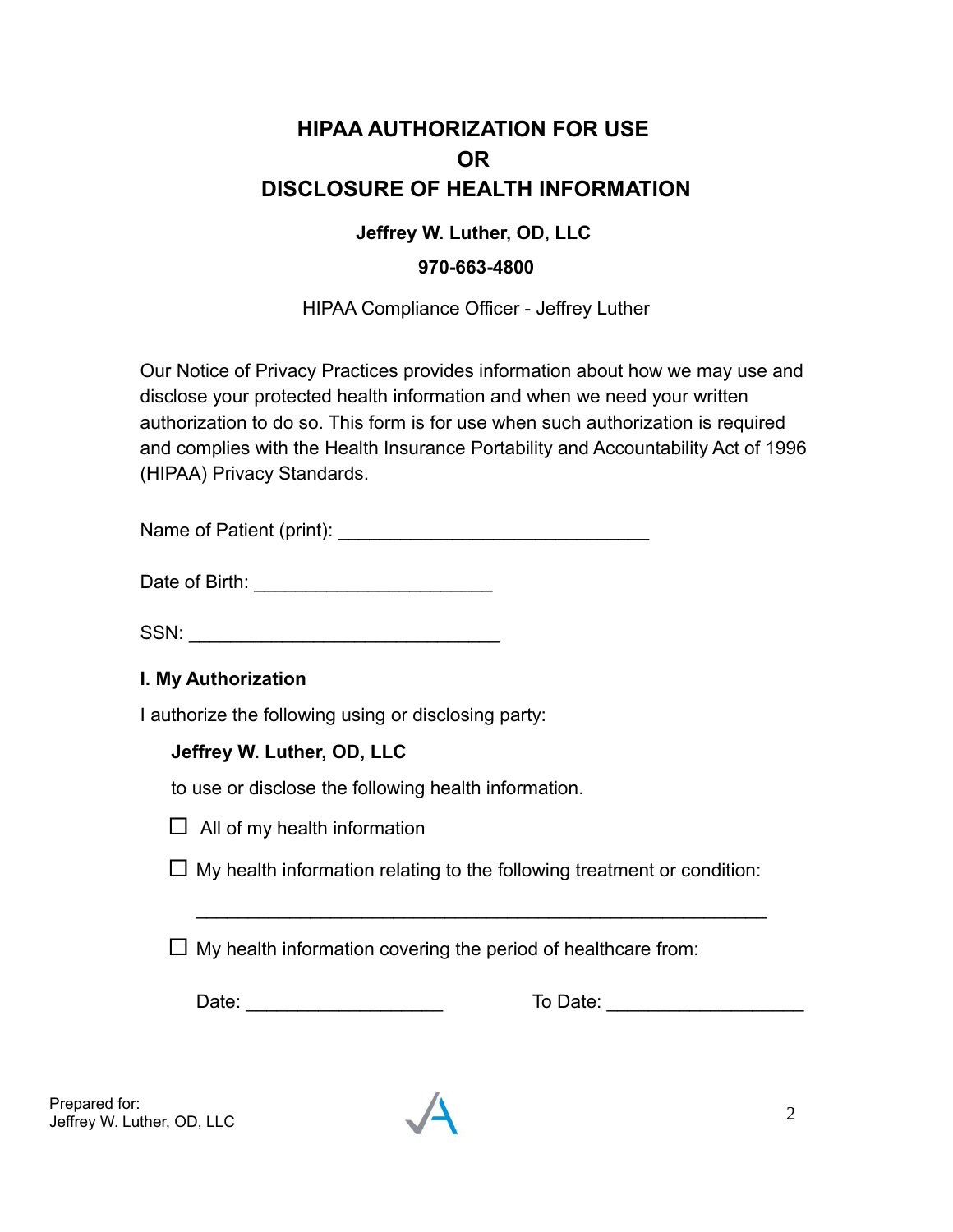Other:\_\_\_\_\_\_\_\_\_\_\_\_\_\_\_\_\_\_\_\_\_\_\_\_\_\_\_\_\_\_\_\_\_\_\_\_\_\_\_\_\_\_\_\_\_\_\_\_\_\_\_\_\_

**The above party may disclose this health information to the following recipient:**

Name/Organization: \_\_\_\_\_\_\_\_\_\_\_\_\_\_\_\_\_\_\_\_\_\_\_\_\_\_\_\_\_\_\_\_\_\_\_\_\_\_\_\_\_\_\_\_\_\_\_\_

| Phone: |  |  |  |  |  |
|--------|--|--|--|--|--|
|        |  |  |  |  |  |
|        |  |  |  |  |  |

Fax: \_\_\_\_\_\_\_\_\_\_\_\_\_\_\_\_\_\_\_\_\_\_\_

| Email: |  |
|--------|--|
|        |  |

# **The purpose of this authorization is (check all that apply):**

- $\Box$  At my request
- $\Box$  To authorize the using or disclosing party to communicate with me for marketing purposes when they receive payment from a third party to do so.
- $\Box$  To authorize the using or disclosing party to sell my health information. I understand that the seller will receive compensation for my health information and will stop any future sales if I revoke this authorization.
- $\Box$  Other:

#### **This authorization ends:**

| $\Box$ On (Date): |
|-------------------|
|-------------------|

 $\Box$  When the following event occurs:

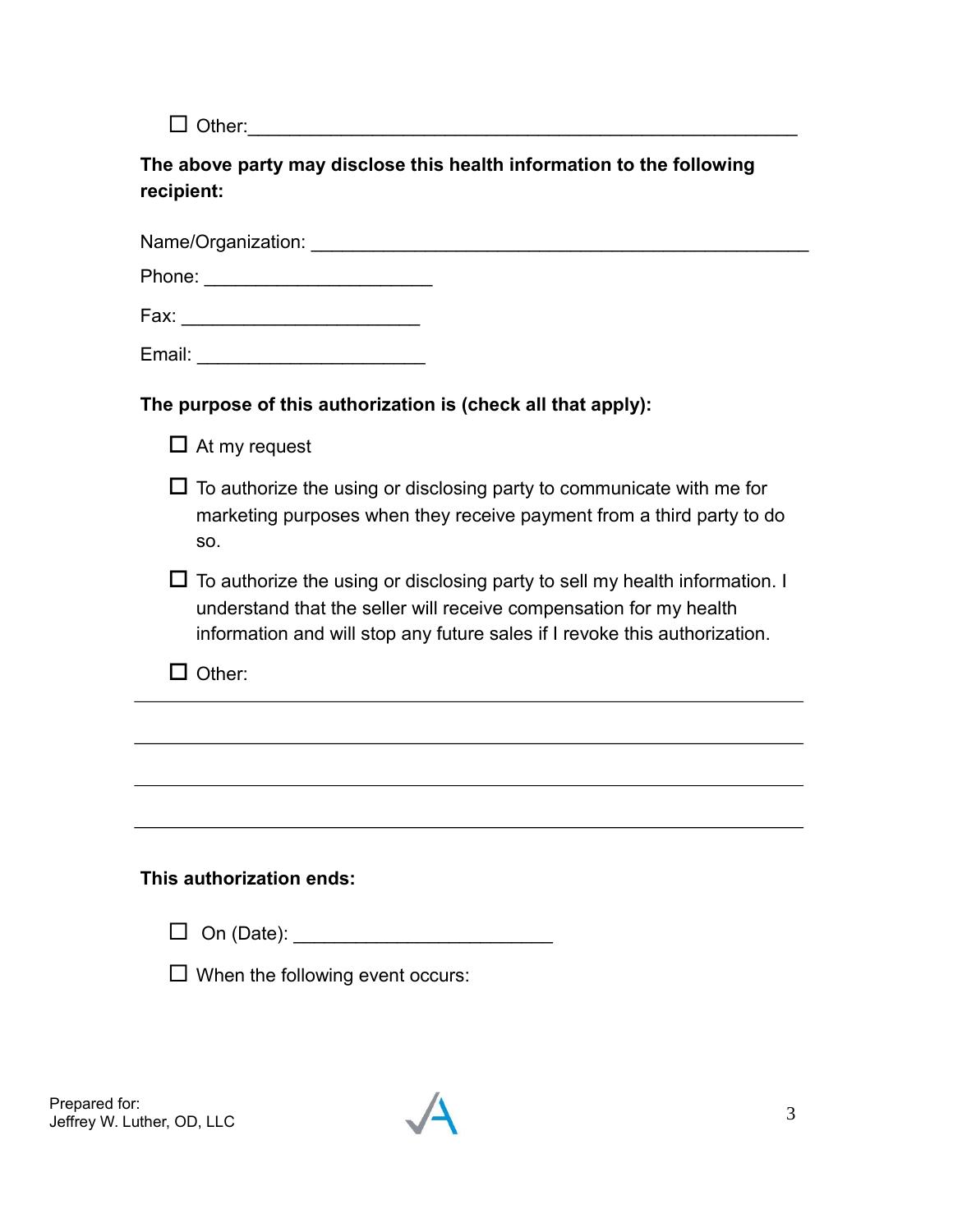|  |  |  | $\square$ When I am no longer a patient of Jeffrey W. Luther, OD, LLC |  |
|--|--|--|-----------------------------------------------------------------------|--|
|  |  |  |                                                                       |  |

# **II. My Rights**

I understand that I have the right to revoke this authorization, in writing, at any time, except where uses or disclosures have already been made based upon my original permission. I may not be able to revoke this authorization if its purpose was to obtain insurance. In order to revoke this authorization, I must do so in writing and send it to the appropriate disclosing party.

I understand that uses and disclosures already made based upon my original permission cannot be taken back.

I understand that it is possible that information used or disclosed with my permission may be re-disclosed by the recipient and is no longer protected by the HIPAA Privacy Standards.

I understand that treatment by any party may not be conditioned upon my signing of this authorization (unless treatment is sought only to create health information for a third party or to take part in a research study) and that I may have the right to refuse to sign this authorization.

I will receive a copy of this authorization after I have signed it. A copy of this authorization is as valid as the original.

Signature of Patient: **Example 2018** 

Date: \_\_\_\_\_\_\_\_\_\_\_\_\_\_\_\_\_\_\_

If the patient is a minor or unable to sign please complete the following:

| $\Box$ Patient is a minor: | years of age |
|----------------------------|--------------|
|                            |              |

 $\Box$  Patient is unable to sign because:

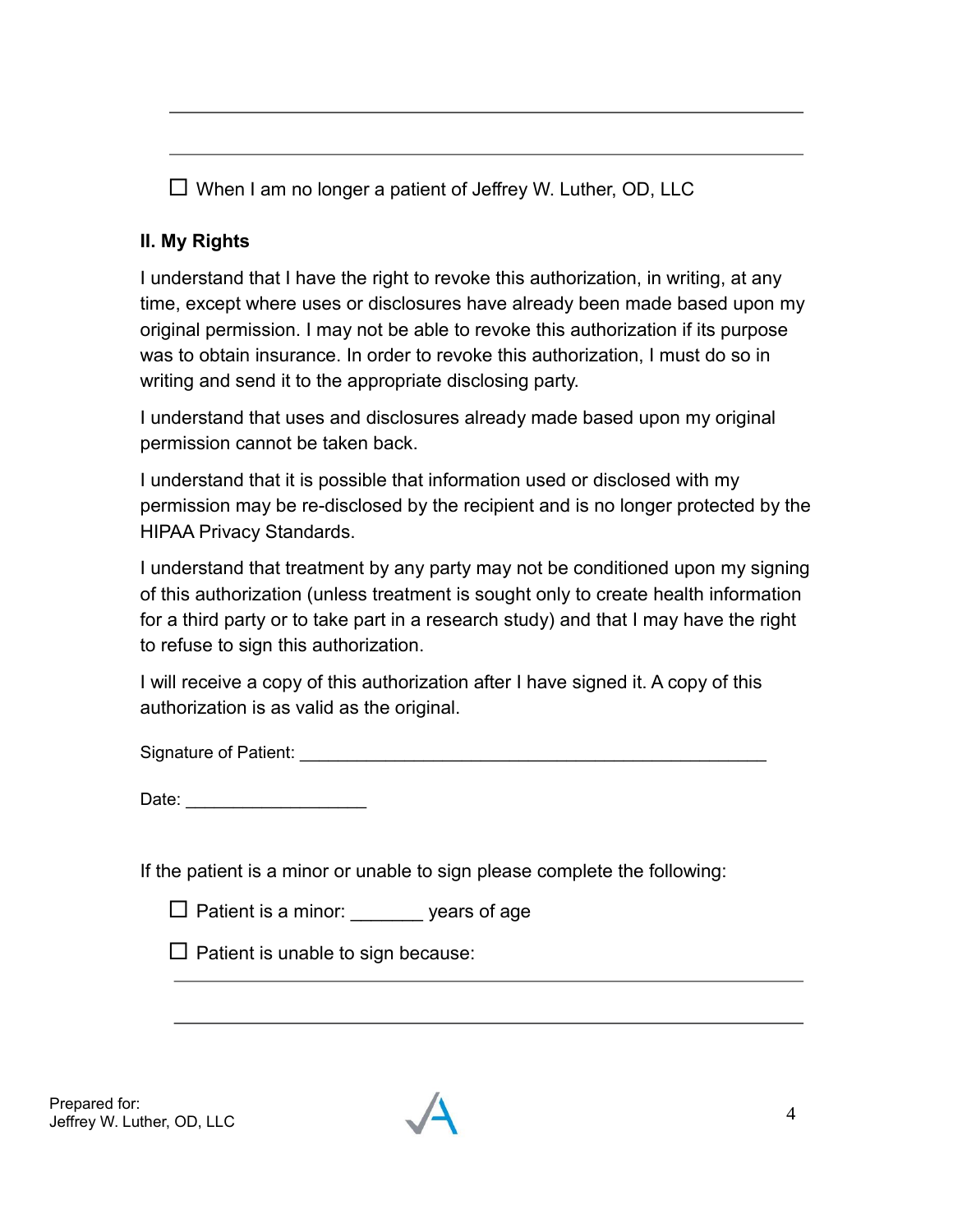| Signature of Authorized Representative: National Authority of Authorized Representative:                                                                                                                                                                                                                    |                                          |  |  |  |  |
|-------------------------------------------------------------------------------------------------------------------------------------------------------------------------------------------------------------------------------------------------------------------------------------------------------------|------------------------------------------|--|--|--|--|
| Date: ________________________                                                                                                                                                                                                                                                                              |                                          |  |  |  |  |
|                                                                                                                                                                                                                                                                                                             |                                          |  |  |  |  |
| Authority of representative to sign on behalf of patient:                                                                                                                                                                                                                                                   |                                          |  |  |  |  |
| $\Box$ Parent                                                                                                                                                                                                                                                                                               | $\Box$ Legal Guardian $\Box$ Court Order |  |  |  |  |
| $\Box$ Other:                                                                                                                                                                                                                                                                                               |                                          |  |  |  |  |
| III. Additional Consent for Certain Conditions<br>This medical record may contain information about physical or sexual abuse,<br>alcoholism, drug abuse, sexually transmitted diseases, abortion, or mental health<br>treatment. Separate consent must be given before this information can be<br>released. |                                          |  |  |  |  |
| $\Box$ I consent to have the above information released.<br>$\Box$ I do not consent to have the above information released.                                                                                                                                                                                 |                                          |  |  |  |  |
| Signature of Patient or Authorized Representative:                                                                                                                                                                                                                                                          |                                          |  |  |  |  |
|                                                                                                                                                                                                                                                                                                             |                                          |  |  |  |  |

#### **IV. Additional Consent for HIV/AIDS**

This medical record may contain information concerning HIV testing and/or AIDS diagnosis or treatment. Separate consent must be given to have this information released.

 $\square$  I consent to have the above information released.

 $\square$  I do not consent to have the above information released.